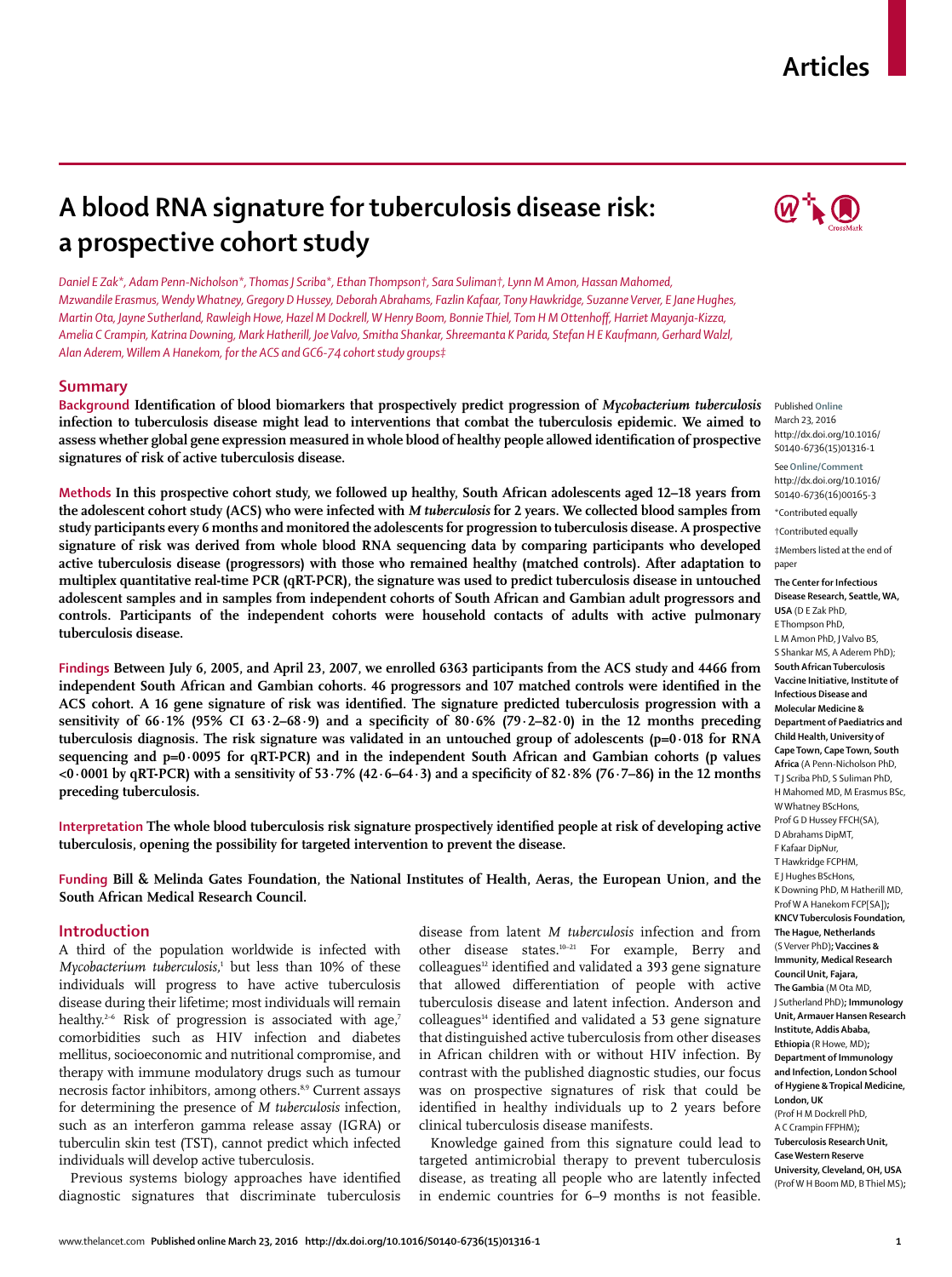**Department of Infectious Diseases, Leiden University Medical Center, Leiden, Netherlands**  (Prof T H M Ottenhoff MD)**; Department of Medicine and Department of Microbiology, Makerere University, Kampala, Uganda**  (Prof H Mayanja-Kizza MD)**; Karonga Prevention Study, Chilumba, Malawi**  (A C Crampin FFPHM)**; Department of Immunology, Max Planck Institute for Infection Biology, Berlin, Germany** (S K Parida MD, Prof S H E Kaufmann PhD)**; and DST/NRF Centre of Excellence for Biomedical TB Research and MRC Centre for TB Research Division of Molecular Biology and Human Genetics, Stellenbosch University, Tygerberg, South Africa**  (Prof G Walzl MD)

Correspondence to: Prof Willem A Hanekom, Bill & Melinda Gates Foundation, Seattle, WA 98102, USA **willem.hanekom@ gatesfoundation.org**

#### **Research in context**

### **Evidence before this study**

We searched the PubMed database for studies published before July 1, 2015, using the search criteria "tuberculosis AND risk AND blood AND (RNA OR microarray OR transcriptome OR RNA-Seq)". The resulting scientific literature included several substantial analyses comparing the blood RNA profiles of individuals with active tuberculosis disease and healthy individuals. These important studies have established that the tuberculosis disease state is reflected in the blood RNA profile of the patient with tuberculosis with ongoing disease. The resulting literature also included several small studies reporting candidate host markers for tuberculosis disease risk that have not been rigorously assessed in independent cohorts. Repeating the search without the "(RNA OR microarray OR transcriptome OR RNA-Seq)" term yielded literature with established risk factors for tuberculosis disease, which have been summarised in several reviews. Despite these important studies and known tuberculosis risk factors, it is not possible to predict which individuals infected with *Mycobacterium tuberculosis* will develop active tuberculosis with tools.

## **Added value of this study**

Our study expands the previous findings by being the first large-scale search for prospective correlates of risk of

Other potential applications of biomarkers of risk of tuberculosis disease include assessment of response to drug therapy and targeted enrolment into efficacy trials of new tuberculosis vaccines and drugs. In view of the fact that a third of the world's population is latently infected with *M tuberculosis*, our approach constitutes an opportunity to lessen the burden of disease. To this end, we aimed to assess whether global gene expression measured in whole blood of healthy people allowed identification of prospective signatures of risk of active tuberculosis disease.

## **Methods**

## **Study design and participants**

We included participants from several cohorts in this analysis. First, we assessed participants aged 12–18 years from the South African adolescent cohort study (ACS) who were infected with *M tuberculosis* to identify and validate a tuberculosis risk signature (figure 1). All adolescents whose parents or legal guardians provided written, informed consent and who provided written, informed assent themselves were enrolled. About half the participants from the ACS cohort were assessed at enrolment and every 6 months during 2 year follow-up; the other half were assessed at baseline and at 2 years. At enrolment and at each visit, clinical data were collected and 2·5 mL blood was collected directly into PAXgene blood RNA tubes (PreAnalytiX, Hombrechtikon, Switzerland), which were stored at –20°C.

tuberculosis in healthy individuals before the onset of disease. We used unbiased high-throughput screening of host blood RNA profiles to identify new signatures of risk for tuberculosis. These signatures were confirmed in the original cohort with targeted assays; these targeted assays were then successfully used to predict tuberculosis disease progression in two independent cohorts. Further meta-analyses of published datasets showed that the prognostic signatures might simultaneously serve as diagnostic signatures for tuberculosis.

# **Implications of all the evidence**

Our study provides the first demonstration that host blood RNA signatures can be used to predict progression to active tuberculosis disease in healthy individuals that are latently infected with or exposed to the *M tuberculosis* pathogen. These findings will result in further follow-up studies to assess whether the prognostic signatures can be used to prevent tuberculosis disease through targeted prophylactic treatment. Additional follow-up studies might focus on optimising the practical measurement of the signatures and understanding the biological significance of the host genes implicated by the signatures.

Only adolescents with latent *M tuberculosis* infection at enrolment were included in the analysis aimed at identification of a tuberculosis risk signature. Latent *M tuberculosis* infection was diagnosed by a positive QuantiFERON TB gold in-tube assay (Cellestis, Chadstone, Australia; >0·35 IU/mL) or a positive tuberculin skin test  $(0.1 \text{ mL}$  dose of purified protein derivative RT-23, 2-TU, Staten Serum Institute, Denmark; >10 mm), or both. According to South African policy, adolescents positive on these tests were not given therapy to prevent tuberculosis disease.<sup>22</sup> Adolescents who developed active tuberculosis disease during follow-up were included as progressors. Tuberculosis was defined as intrathoracic disease, with either two sputum smears positive for acid-fast bacilli or one positive sputum culture confirmed as *M tuberculosis* complex (mycobacterial growth indicator tube, BD BioSciences, NJ, USA). For each progressor, two matched controls that remained healthy during follow-up were selected and matched by age at enrolment, sex, ethnic origin, school of attendance, and presence or absence of previous episodes of tuberculosis disease. Participants were excluded if they developed tuberculosis disease within 6 months of enrolment to exclude early asymptomatic disease that could have been present at the time of assessment, or if they were HIV-positive. Before analysis, the ACS progressors and controls were randomly divided into training and test sets, at a ratio of 3:1 using the randomisation function in Excel.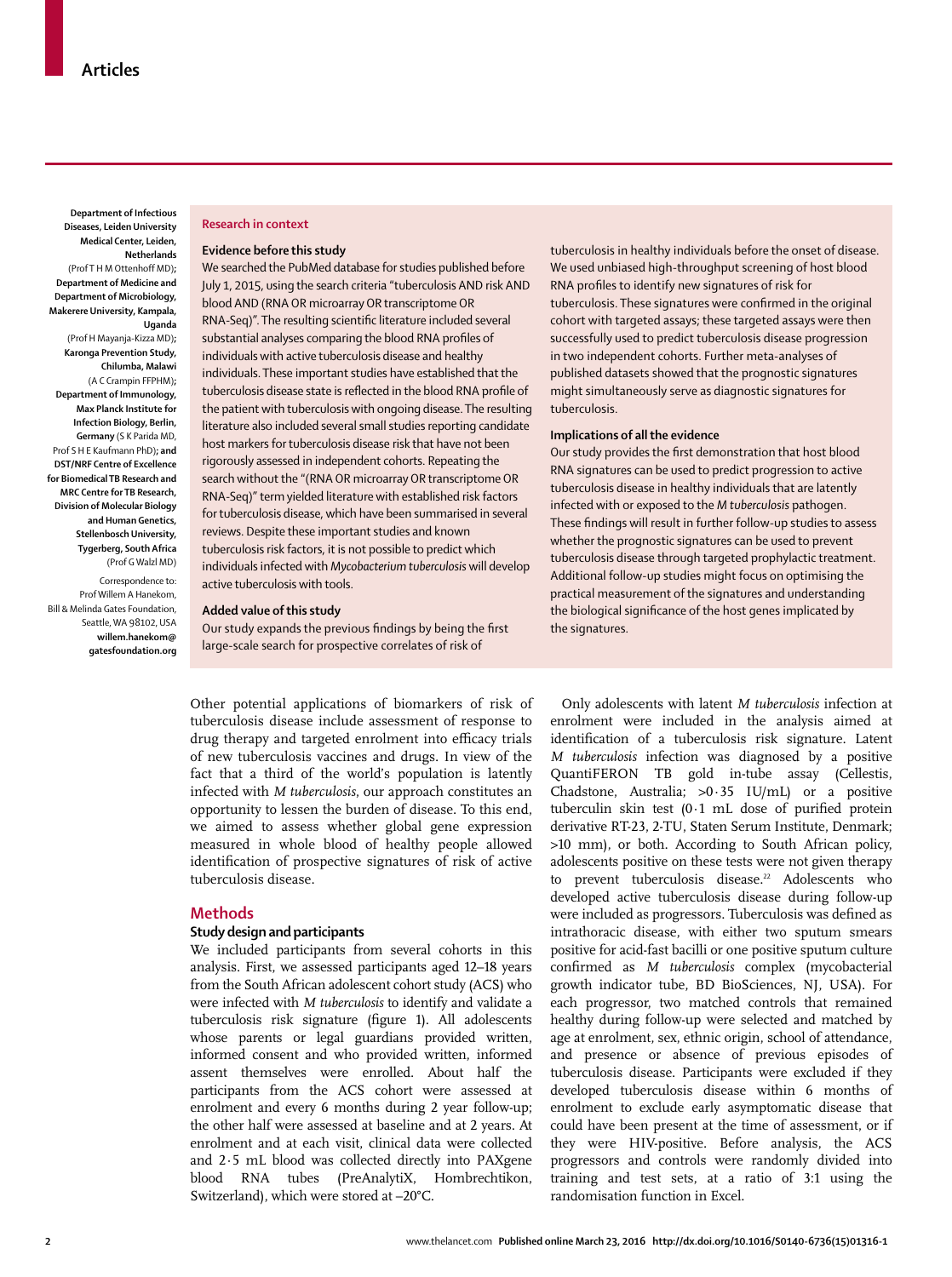**Articles**



*Figure 1:* **The adolescent cohort study and the Grand Challenges 6-74 study cohorts for the discovery and validation of the tuberculosis risk signature** (A) Inclusion and exclusion of participants from the adolescent cohort study and assignment of eligible progressors and controls to the training and test sets. (B) Inclusion and exclusion of adult household contacts of patients with lung tuberculosis from the Grand Challenges 6-74 study cohorts, and assignment of eligible progressors and controls. QFT=QuantiFERON TB gold in-tube assay. TST=tuberculin skin test.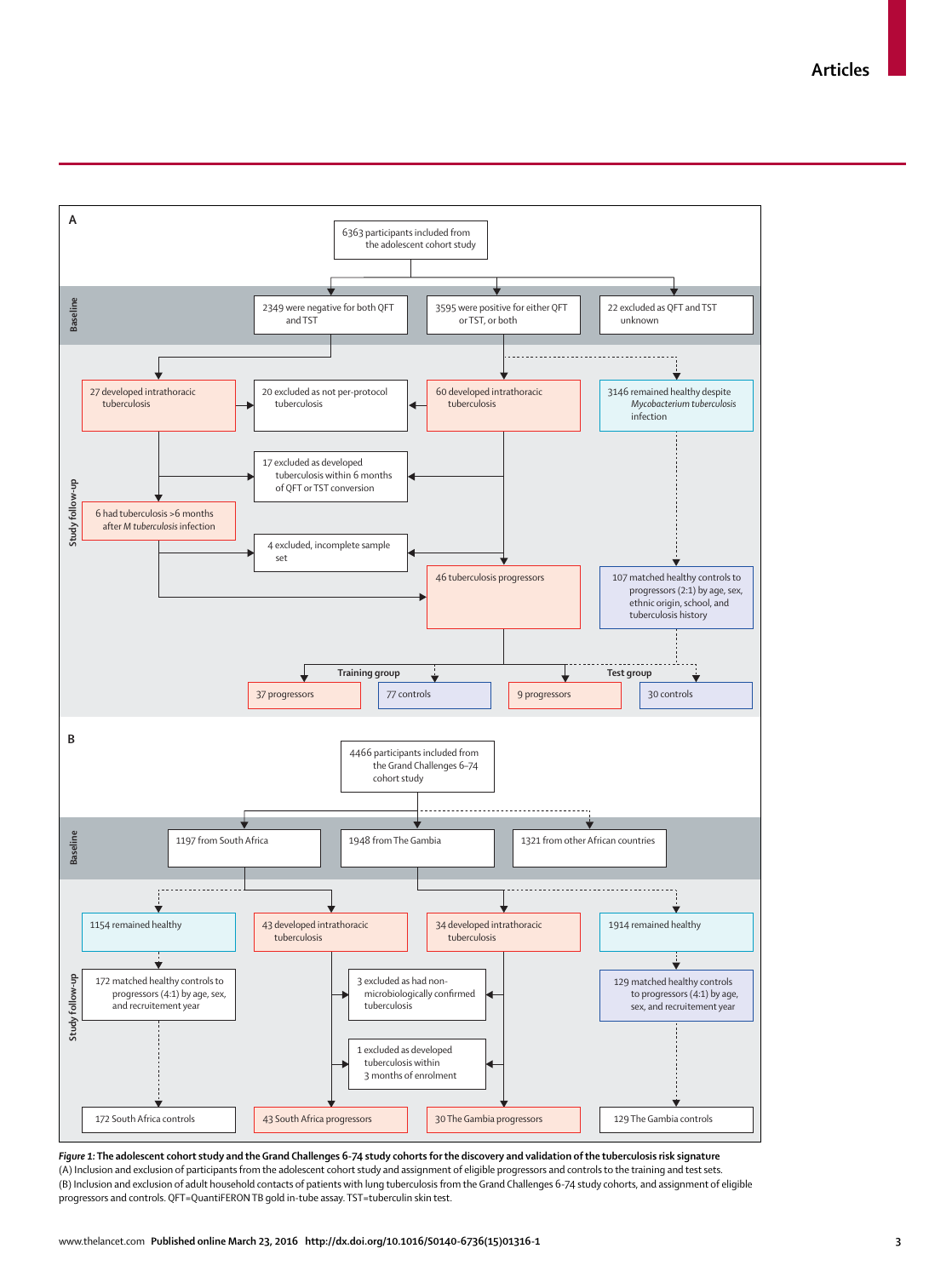For more on the **Grand Challenges study** see http:// www.case.edu/affil/tbru/ collaborations\_gates.html

The other cohorts consisted of South African and Gambian participants from the Grand Challenges 6-74 study (GC6-74) who were enrolled to independently validate the tuberculosis risk signature (figure 1). Briefly, from a parent GC6-74 cohort, HIV-negative people aged 10–60 years who had household exposure to an adult with sputum smear positive tuberculosis disease were enrolled to this study. At baseline (both sites), at 6 months (The Gambia only), and at 18 months (both sites), participants were assessed clinically and blood was collected and stored in PAXgene tubes. Follow-up continued for 2 years, and concluded on Nov 18, 2012. Among GC6-74 participants, progressors had intrathoracic tuberculosis, defined on the basis of sputum culture, smear microscopy, and clinical signs. For each progressor, four controls were matched according to recruitment region, age category (≤18 years, 19–25 years, 26–35 years, or ≥36 years), sex, and year of enrolment.

See **Online** for appendices

The study protocols were approved by the relevant human research ethics committees (appendix 1). Written informed consent was obtained from participants. For adolescents, consent was obtained from parents or legal guardians of adolescents and written informed assent from each adolescent. In both studies, participants with diagnosed or suspected tuberculosis disease were referred to a study-independent public health physician for treatment according to national tuberculosis control programmes of the country involved.

# **Procedures**

The analytical approach to identify and validate the tuberculosis risk signature is shown (figure 2). The tuberculosis risk signature was derived from mining RNA sequencing data generated from the ACS training set. The RNA sequencing based tuberculosis risk signature was then adapted to the quantitative real-time PCR (qRT-PCR) platform. The RNA sequencing and qRT-PCR-based signature of risk was validated by blind prediction on untouched samples from the ACS test set. The qRT-PCR-based tuberculosis risk signature was also validated by blind prediction on independent GC6-74 cohort samples from South Africa and The Gambia.

For RNA sequencing analysis of the ACS training and test sets, RNA was extracted from PAXgene tubes of the ACS training set. Globin transcript depletion (GlobinClear, ThermoFisher Scientific, MA, USA) was followed by cDNA library preparation using the Illumina mRNA-Seq sample preparation kit (Illumina, CA, USA). RNA sequencing was done by Expression Analysis, Q2 Solutions, NC, USA, at 30 million 50 bp paired-end reads, on Illumina HiSeq-2000 sequencers. Read pairs were aligned to the hg19 human genome using gsnap, $23$  which generated a table of gene expression abundances for each sample. This gene expression abundance was measured at the level of splice junction counts, which quantifies the frequency of specific mRNA splicing events in expressed genes; this approach would help with translation to qRT-PCR. For simplicity, splice junction expression levels are referred to as "gene expression levels" throughout.

The tuberculosis risk signature was generated and was adapted from the original RNA sequencing-based platform to qRT-PCR by directly matching splice junctions in the signature to commercial TaqMan primer sets (Thermo Fisher Scientific; appendix 1). A complete set of qRT-PCR data for selected primers was generated for ACS training set samples with the BioMark HD multiplex microfluidic instrument (Fluidigm, CA, USA). Variables in the qRT-PCR-based version of the tuberculosis signature were then assigned by fitting the model to the dataset.

RNA sequencing and qRT-PCR analysis of samples from the ACS test set were done as described. Before analysis, all test set samples were assigned random numerical codes that masked study timepoints and progressor and control status. Prediction of tuberculosis risk on the masked ACS test set samples was then done in a fully blinded manner, in parallel with RNA sequencing and qRT-PCR-based versions of the signature.

We blindly predicted the independent GC6-74 validation cohorts using the qRT-PCR-based signature of risk. qRT-PCR analysis of samples from the South African and Gambian cohorts of GC6-74 was done as described less than 1 year after ACS validation analysis. Before analysis, all samples were assigned random numerical codes. Fully blinded predictions were then made with the qRT-PCR-based signature of risk.

To allow assessment of the risk signature for diagnosis of active disease, results from published microarraybased studies of active tuberculosis versus latent disease or other disease were used.<sup>10-14</sup> The signature was adapted from RNA sequencing to the Illumina platform and parameterised using tuberculosis cases and controls latently infected with *M tuberculosis* from the UK training cohort of Berry and colleagues<sup>12</sup> (appendix 1). The locked-down Illumina microarray-based risk signature was used to make predictions in the independent test and validation cohorts from the study by Berry and colleagues,<sup>12</sup> and from the subsequent studies.<sup>10,11,13,14</sup>

## **Statistical analysis**

Statistical and machine learning approaches were applied to discover the signatures of tuberculosis risk. To generate the tuberculosis risk signature, we used an extension of the k-top-scoring pairs (k-TSP) method, which has been used successfully to identify cancer biomarkers.<sup>24,25</sup> The k-TSP approach identifies pairs of genes that discriminate better than either gene would individually.<sup>25</sup> We replaced the k-TSP rank-based gene pair models with the so-called support vector machine (SVM)-based gene pair models for greater flexibility in predictions. This modification is similar to the k-TSP modification proposed by Shi and colleagues,26 but holds the advantage of retaining the fault-tolerance and parsimony of k-TSP. For analysis, prospective RNA sequencing data of progressors was realigned to the timepoint at which active tuberculosis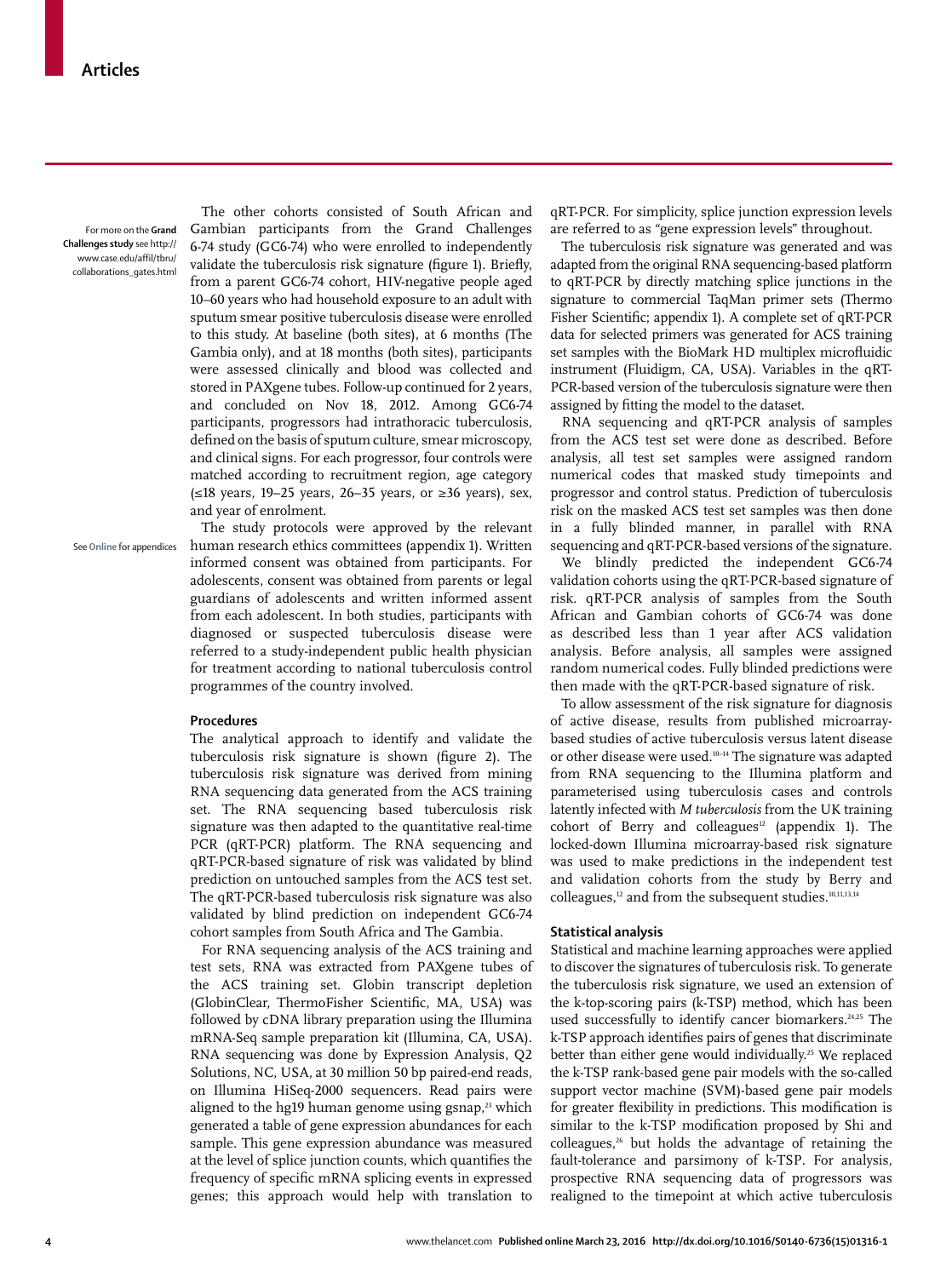**Articles**



#### *Figure 2:* **Strategy for discovery and validation of the tuberculosis risk signature**

(A) Flow diagram for the discovery and validation of the tuberculosis risk signature. The tuberculosis risk signature was obtained by data mining of a whole blood RNA sequencing dataset generated from the adolescent cohort study training set. The predictive potential of the risk signature was assessed by rigorous cross validation. The tuberculosis risk signature was adapted to qRT-PCR, and then the RNA sequencing and qRT-PCR versions of the signature were used to predict tuberculosis progression in untouched blinded samples from the adolescent cohort study test set. The qRT-PCR-based tuberculosis risk signature was then used to predict tuberculosis progression using untouched blinded samples from the South African and Gambian cohorts of GC6-74. (B) Synchronisation of the adolescent cohort study training set in terms of the clinical outcome. To ensure optimal extraction of a tuberculosis risk signature from the adolescent cohort study training set, the timescale of the RNA sequencing dataset was realigned according to tuberculosis diagnosis instead of study enrolment, allowing gene expression differences to be measured before disease diagnosis. Each progressor within the adolescent cohort study training set is represented by a horizontal bar. The length of the bar represents the number of days between study enrolment and diagnosis with active tuberculosis. During follow-up, each progressor transitioned from an asymptomatic healthy state (green) to pulmonary disease (red). The left graph shows alignment of PAXgene sample collection (black points) with respect to study enrolment. The right graph shows alignment of PAXgene sample collection with respect to diagnosis with active tuberculosis, for use in analysis. qRT-PCR=quantitative real-time PCR. GC6-74=Grand Challenges 6-74 study. ACS=adolescent cohort study.

was diagnosed (figure 2), thereby synchronising the cohort with respect to outcome.

The genes that comprise the final tuberculosis risk signature were selected in two stages, with data from the ACS training set. First, a large set of genes was identified by comparing gene expression in progressors at the most proximal timepoint to diagnosis with that in matched controls. SVM models were trained on these datapoints for all possible pairwise combinations of risk-associated genes. Second, the models were filtered for predictive accuracy with the remaining prospective progressor and control samples. Surviving SVM models comprised the tuberculosis risk signature, which computes a "tuberculosis risk score" based on blood gene expression levels measured at a single timepoint. The algorithm is fully described (appendix 1).

These analyses were executed using R or custom programs written in  $C_{++}$ . Application of final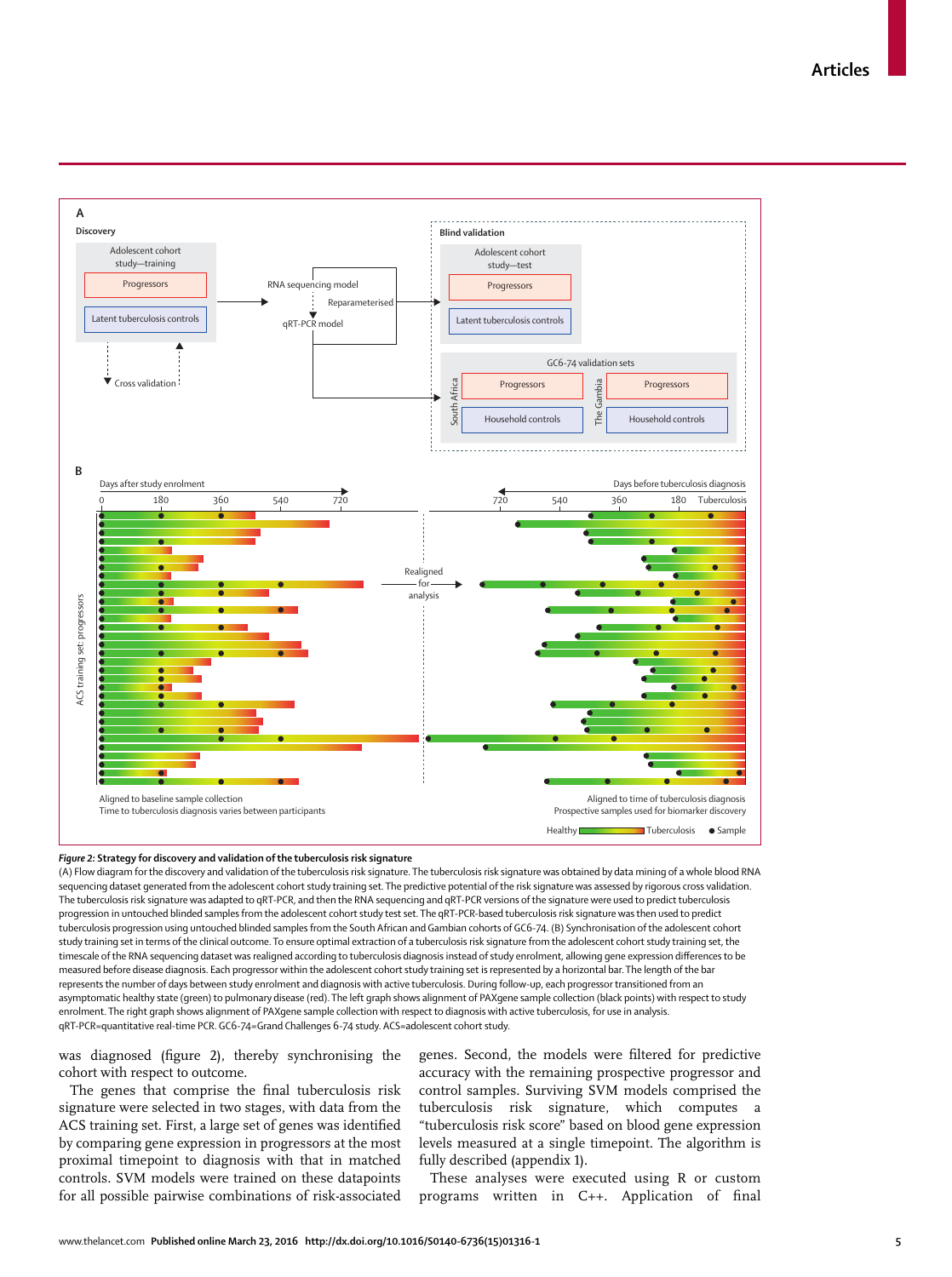using scripts written in R or an Excel spreadsheet (appendix 2). Statistical evaluation of prediction

signatures to predict tuberculosis risk was carried out performance was done by analysis receiver operating characteristic curves (ROCs) using the R package pROC.27

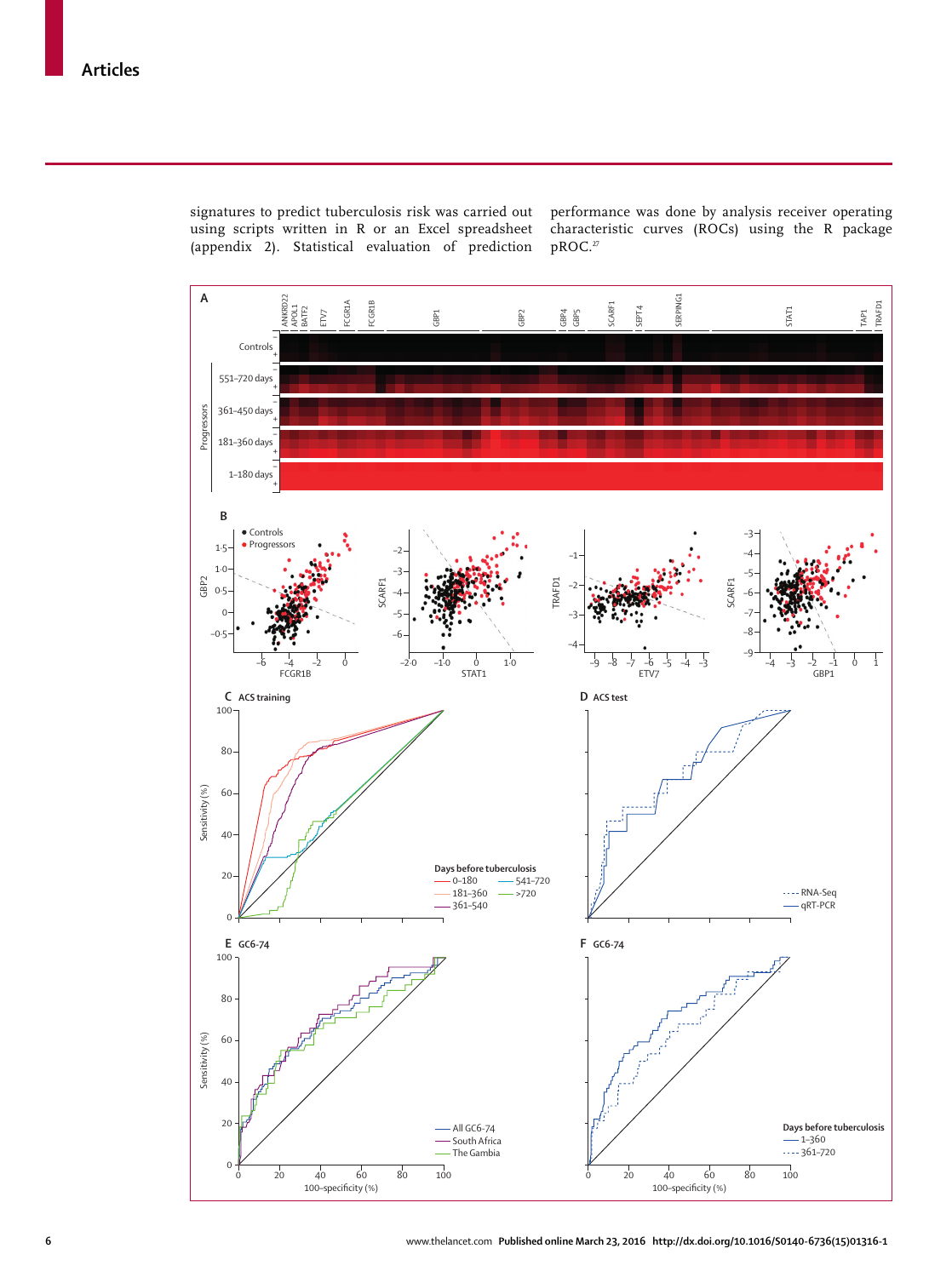### **Role of the funding source**

The funders of this study had no role in study design, data collection, data analysis, data interpretation, or writing of the report. DEZ, AP-N, TJS, ET, LMA, AA, and WAH had full access to all the data in the study The corresponding author had full access to all the data in the study and had final responsibility for the decision to submit for publication.

# **Results**

Between July 6, 2005, and April 23, 2007, we enrolled 6363 healthy adolescents from the ACS cohort; follow-up was completed by February, 2009 (appendix 1). Between Feb 27, 2005, and Dec 14, 2010, (South Africa) and between March 5, 2007, and Oct 21, 2010 (The Gambia), we enrolled 4466 healthy individuals from the GC6-74 cohort, of these 1197 were enrolled in the South African and 1948 enrolled in The Gambia (appendix 1).

46 ACS participants with microbiologically confirmed tuberculosis were identified as progressors (figure 1; appendix 2). For progressors, the time between sample collection and diagnosis with active tuberculosis ("time to diagnosis") ranged from  $1$  to  $894$  days (figure 2; appendix 2). 107 control participants who were infected with *M tuberculosis* at enrolment but who remained healthy during 2 years of follow-up were matched to progressors. Before analysis, progressors and controls were randomly divided into a training set of 37 progressors and 77 controls, and a test set of nine progressors and 30 controls (figures 1, 2).

Progressor and control participants in GC6-74 were household contacts of newly diagnosed index cases with pulmonary tuberculosis disease (figure 2). Two GC6-74 sites, South Africa and The Gambia, had sufficient

#### *Figure 3***: The tuberculosis risk signature and validation by prediction of tuberculosis disease progression in the untouched ACS test set and the independent GC6-74 cohorts**

(A) Heatmap depicting relative expression level of genes comprising the tuberculosis risk signature in progressors compared with controls. Higher expression in progressors relative to controls is indicated by intensity of red colour. Expression is measured in mean (SD). Individual heatmap rows represent distinct splice junctions of individual genes that comprise the signature. Relative expression in each of four 180 day time windows before tuberculosis diagnosis is shown. (B) The tuberculosis risk signature was generated by assessing multiple gene-pair interactions; four representative gene-pair signatures are shown. In each scatterplot, the normalised expression of one gene within the pair is plotted against that of the other gene, for all ACS training set datapoints. The black dots represent control samples, whereas the red dots represent progressor samples. The dotted black line indicates the optimum linear decision boundary for discriminating progressors from controls. (C) Receiver operating characteristic curves depicting the predictive potential of the tuberculosis risk signature for discriminating progressors from controls. Each receiver operating characteristic curve corresponds to a 180 day interval before tuberculosis diagnosis. Prediction performance was assessed by 100 four-to-one training-to-test splits of the ACS training set. (D) Receiver operating characteristic curves for blind prediction of tuberculosis disease progression in untouched ACS test set samples using the RNA sequencing based (dotted line) or qRT-PCR-based (solid line) signature. (E) Blind prediction on the combined GC6-74 cohort (blue), South African cohort (purple) or Gambian cohort (green). (F) Stratification of prediction on the overall GC6-74 cohort by time before tuberculosis diagnosis. ACS=adolescent cohort study. GC6-74=Grand Challenges 6-74 study.

numbers of progressors and controls to allow analysis, and were therefore included in this study (figures 1, 2). 43 progressors and 172 controls were identified at the South African site, whereas 30 progressors and 129 controls were identified at the Gambian site (figure 1; appendix 2).

RNA was isolated from all progressor and matched control samples of the ACS training set and analysed by RNA sequencing (figure 2; appendix 2). Data mining of the RNA sequencing data derived a candidate signature of risk for tuberculosis disease progression. The signature comprised paired splice junction data from 16 genes (appendices 1, 2). Expression of signature genes in samples from progressors increased as tuberculosis diagnosis approached (figure 3). Robust discrimination between progressors and controls based on the expression of the gene pairs in the signature was readily apparent  $(figure 3)$ .

The predictive potential of the tuberculosis risk signature was shown within the ACS training set by cross validation (figure 2; appendix 1); the risk signature achieved 71·2% sensitivity in the 6 month period immediately before diagnosis, and 62·9% sensitivity 6–12 months before diagnosis, at a specificity of  $80.6\%$ (figure 3, table 1). During the 12-18 month period before diagnosis, the signature achieved 47·7% sensitivity.

To help with broad application, the tuberculosis risk signature was adapted to a practical platform, qRT-PCR (figure 2; appendix 2). The RNA sequencing and qRT-PCR versions of the tuberculosis risk signature were used to predict tuberculosis risk in the untouched ACS test set samples. This was done in a fully blinded manner, with all sample meta-data masked before making predictions. The ability of both versions of the signature to predict tuberculosis progression in healthy subjects was validated (figure 3, table 2).

To determine whether inclusion of a larger number of genes would have increased accuracy of predictions, the performance of a random forest-based classifier comprised of 631 genes was assessed; the outcome was

|                    | <b>ROC AUC (95% CI)</b> | Sensitivity (95% CI) | <b>Threshold</b> |  |
|--------------------|-------------------------|----------------------|------------------|--|
| By 6 month period  |                         |                      |                  |  |
| $1 - 180$          | $0.79(0.76 - 0.82)$     | $71.2\%$ (66.6–75.2) | 61%              |  |
| 181-360            | $0.771(0.75 - 0.79)$    | $62.9\%$ (59.0-66.4) | 61%              |  |
| 361-540            | $0.726(0.70 - 0.76)$    | 47.7% (42.9-52.5)    | 61%              |  |
| 541-720            | $0.540(0.49 - 0.59)$    | 29.1% (23.1-35.9)    | 61%              |  |
| >720               | $0.496(0.43 - 0.56)$    | $5.4\%$ (2.4-13.0)   | 61%              |  |
| By 12 month period |                         |                      |                  |  |
| $1 - 360$          | $0.779(0.76 - 0.80)$    | $66.1\%$ (63.2–68.9) | 61%              |  |
| 360-720            | $0.647(0.62 - 0.673)$   | 37.5% (33.9-41.2)    | 61%              |  |
| Total time period  | $0.743(0.73 - 0.76)$    | 58.4% (56.1-60.7)    | 61%              |  |

Sensitivity values are reported at a specificity of 80.0% (95% CJ 78.6–81.4). ROC AUC=area under receiver operating characteristic curve. ACS=adolescent cohort study.

*Table 1***: Cross-validation performance of the tuberculosis risk signature in the ACS training set by days before tuberculosis diagnosis**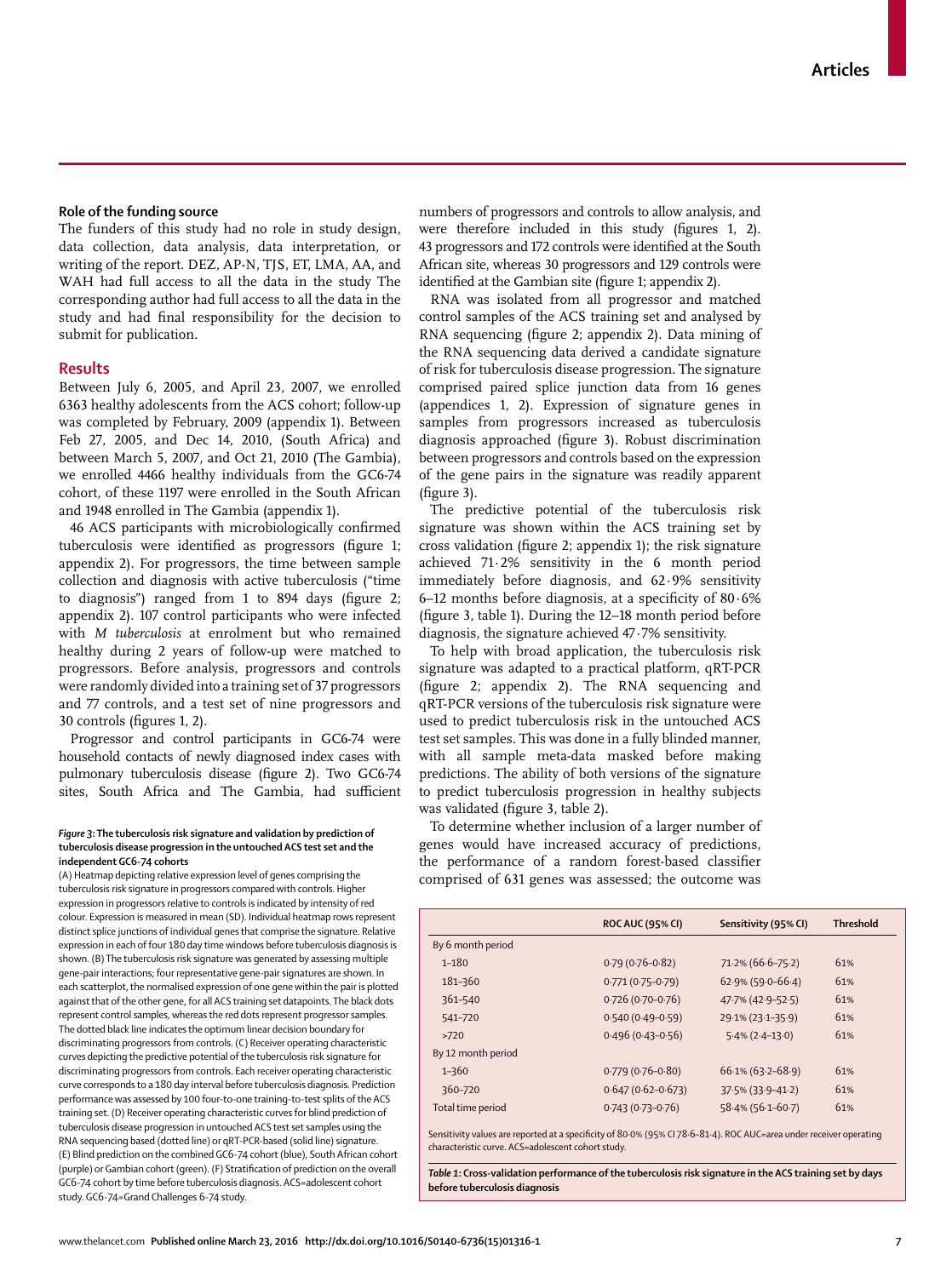|                                                                                                                                                                  | Platform       | Days before<br>tuberculosis<br>diagnosis | <b>ROC AUC (95% CI)</b> | ROC p value | Sensitivity (95% CI) | Specificity (95% CI)   | <b>Threshold</b> |  |
|------------------------------------------------------------------------------------------------------------------------------------------------------------------|----------------|------------------------------------------|-------------------------|-------------|----------------------|------------------------|------------------|--|
| <b>ACS test</b>                                                                                                                                                  |                |                                          |                         |             |                      |                        |                  |  |
| All ACS test                                                                                                                                                     | RNA sequencing | $\ldots$                                 | $0.69(0.52 - 0.85)$     | 0.018       | $41.7\%$ (22.3-64.5) | 89.9% (82.6–94.0)      | 82%              |  |
| All ACS test                                                                                                                                                     | qRT-PCR        | $\ldots$                                 | $0.69(0.54 - 0.85)$     | 0.0095      | 46.7% (27.8-66.6)    | $90.9\% (83.8 - 94.7)$ | 76%              |  |
| $GC6-74$                                                                                                                                                         |                |                                          |                         |             |                      |                        |                  |  |
| All GC6-74                                                                                                                                                       | qRT-PCR        | $1 - 720$                                | $0.69(0.63 - 0.76)$     | < 0.0001    | 48.8% (39.9-57.7)    | 82.8% (78.7-86)        | 76%              |  |
| South Africa                                                                                                                                                     | qRT-PCR        | $1 - 720$                                | $0.72(0.63 - 0.81)$     | < 0.0001    | 43.2% (31.7-55.5)    | 87.7% (82.7-91.2)      | 79%              |  |
| The Gambia                                                                                                                                                       | qRT-PCR        | $1 - 720$                                | $0.67(0.56 - 0.78)$     | 0.001       | $50.0\%$ (37.1-62.8) | $81.9\%$ (75.5-86.7)   | 78%              |  |
| All GC6-74                                                                                                                                                       | qRT-PCR        | $1 - 360$                                | $0.72(0.64 - 0.80)$     | < 0.0001    | $53.7\%$ (42.6-64.3) | $82.8\%$ (78.7-86.0)   | 76%              |  |
| All GC6-74                                                                                                                                                       | qRT-PCR        | 361-720                                  | $0.65(0.53 - 0.76)$     | 0.0048      | $39.3\%$ (25.8-54.8) | $85.5\%$ (81.7-88.5)   | 79%              |  |
| ROC AUC=area under receiver operating characteristic curve. gRT-PCR=quantitative real-time PCR. GC6-74=Grand Challenges 6-74 study. ACS=adolescent cohort study. |                |                                          |                         |             |                      |                        |                  |  |

*Table 2:* **Blind prediction performance of the tuberculosis risk signature on the ACS test set by RNA sequencing and qRT-PCR and on the GC6-74 cohorts from South Africa and The Gambia by qRT-PCR**

equivalent to when the tuberculosis risk signature was used for classification (appendices 1, 2).

For independent validation, the qRT-PCR-based signature was used to predict tuberculosis progression using samples collected from healthy participants in the GC6-74 adult household contact cohorts from South Africa and The Gambia (figure 2). Predictions were made in a blinded manner. The ability of the signature to predict tuberculosis progression in healthy participants were validated in these independent cohorts, irrespective of whether these were analysed individually or collectively ( $p<0.0001$ ; figure 3, table 2). As for the ACS, the signature had greater sensitivity for predicting tuberculosis in samples collected closer to the time of diagnosis (figure 3, table 2).

Because the sensitivity of the tuberculosis risk signature increased as the time of diagnosis approached, we assessed performance of the risk signature for diagnosis of active tuberculosis disease. We did these analyses after adapting the signature to Illumina microarrays using data from the UK training cohort of Berry and colleagues (appendices 1, 2), $12$  which enabled use of published datasets.<sup>10-14</sup> The signature readily differentiated active tuberculosis from latent infection in adult cohorts from the UK, South Africa, and Malawi, including in populations that were co-infected with HIV (appendices 1, 2). The signature also discriminated active tuberculosis from other pulmonary diseases (appendices 1, 2). Despite being derived from adolescents, the signature discriminated active, culture confirmed, tuberculosis from latent *M tuberculosis* infection and from other diseases in childhood (appendices 1, 2). Finally, applying the signature to data from a treatment study<sup>10</sup> showed that the active tuberculosis signature gradually disappears during 6 months of therapy (appendix 1, 2).

## **Discussion**

Roughly one third of the world's population might harbour latent *M tuberculosis* infection and is at risk of active disease. We have identified a gene expression signature for predicting the risk of tuberculosis disease progression. This signature was discovered in a longitudinal analysis of South African adolescents with latent *M tuberculosis* infection who either developed tuberculosis disease or remained healthy. The signature was then validated in blinded samples from untouched adolescents of the same parent cohort. The signatures were again validated, in independent cohorts of longitudinally followed up household contacts of patients with tuberculosis disease from South Africa and The Gambia, who either developed tuberculosis disease or remained healthy. These results show that it is possible to predict progression from latent to active disease with whole blood gene expression measurements at any single timepoint up to 18 months before tuberculosis disease manifests.

The tuberculosis risk signature was discovered using RNA sequencing, a transcriptome analysis technology that is quantitative, sensitive, and unbiased.<sup>28</sup> The signature was formulated using a framework termed SVM, an extension of the k-TSP approach, $24$  which robustly generates a tuberculosis risk score from gene expression data, with simple arithmetics (appendix 2). The signature was adapted from RNA sequencing to qRT-PCR, a more targeted and affordable technology. The power of the approach was shown by blinded validation of the qRT-PCR-based signature in the independent cohorts.

The tuberculosis risk signature predicted tuberculosis disease progression despite marked diversity between the ACS and GC6-74 cohorts. This result is encouraging in view of the different age ranges (adolescents *vs* adults), different infection or exposure status, distinct ethnic origin and genetic backgrounds,<sup>29,30</sup> differing local epidemiology,<sup>1</sup> and differing circulating strains of *M tuberculosis*<sup>31</sup> between South Africa and The Gambia. Distinct mechanisms of progression might be elucidated when specific subgroups of progressors are analysed (eg, early *vs* late progressors in GC6-74). Targeted analyses to identify distinct mechanisms of progression are underway.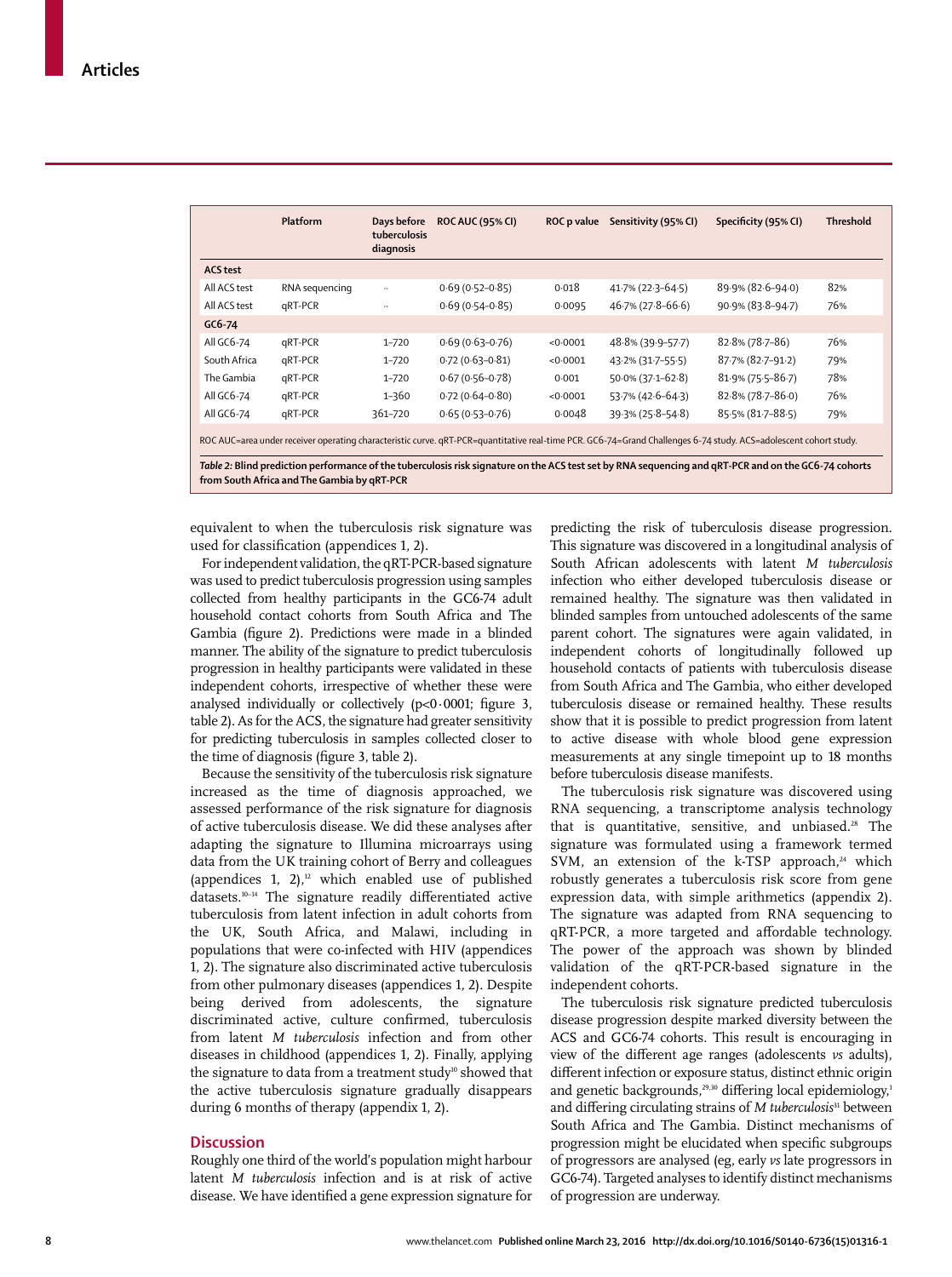To explore potential application of the signature for targeted preventive therapy, we estimated the relative risk for tuberculosis disease between signature positive and negative people from a representative adult population from South Africa, where tuberculosis is endemic. The relative risk of tuberculosis disease is about 2 when IGRA or TST is used,<sup>32</sup> whereas the relative risk using our risk signature was between 6 and 14. Moreover, this risk signature would aid in detection of asymptomatic or undiagnosed tuberculosis disease, or both. For example, when applied to combined data from four studies of HIV-uninfected South African adults<sup>10-13</sup> involving 130 prevalent tuberculosis cases and 230 controls, the signature discriminated between patients with active tuberculosis and uninfected or healthy controls infected with *M tuberculosis* with 87% sensitivity and 97% specificity.

Although our focus was on prospective prediction of tuberculosis disease, we also showed that the risk signature was excellent for differentiating tuberculosis disease from latent infection and from other disease states. This ability to diagnose tuberculosis disease was not markedly affected by HIV status. The risk signature could also diagnose culture positive childhood tuberculosis, but not culture negative childhood disease.<sup>33</sup> These results suggest that the risk signature might represent bacterial load in the lung because culture positive childhood tuberculosis is likely associated with higher bacterial loads compared with culture negative disease. An association between the risk signature and bacterial load was further supported by meta-analysis of a published treatment study,<sup>10</sup> in which the signature relaxed during 6 months of antimicrobial therapy. It is presently not known whether the risk signature will be useful for predicting treatment failure or recurrence.

While enrichment analysis of published blood signatures for active tuberculosis implicates various biological processes in the disease, the sole gene module that was over-represented in the risk signature was interferon response (appendix 2). Overlap between 15 of the 16 genes in our prospective tuberculosis risk signature and the 393 gene signature of active tuberculosis disease from Berry and colleagues<sup>12</sup> suggests that chronic peripheral activation of the interferon response precedes the onset of active disease and the inflammatory manifestations of tuberculosis disease shown by previously published gene expression studies.<sup>10–14</sup> Although additional research is needed to understand the functional role of interferon responses during tuberculosis progression, pathogen induction of type I interferons and their detrimental effects on immunity to tuberculosis have been shown in several invivo studies in mice<sup>34-36</sup> and in-vitro experiments of human cells.<sup>37</sup> Nevertheless, not all interferon response genes in the risk signature might be associated with a poor outcome, since genes such as GBP1, STAT1, and TAP1 might have a protective role during tuberculosis infection (appendix 2).

Our predictive signature was obtained from transcriptomic analysis of peripheral whole blood. This compartment, although conveniently sampled, might not accurately represent pathogenic events in the lung, mainly affected by tuberculosis disease. Irrespective of this, circulating white blood cells can serve as sentinels of lung pathophysiology, as transcriptional changes occur when the cells migrate through this organ. To explore a possible cell-type specific origin of the risk signature, we used data from published global gene expression in whole blood and sorted peripheral blood mononuclear cells, monocytes, neutrophils, and T cells from healthy controls and patients with tuberculosis.<sup>11</sup> Differential expression of the risk signature genes between healthy controls and patients with tuberculosis was similar in whole blood and peripheral blood mononuclear cells (appendix 2), suggesting that contribution of granulocytes to the risk signature is redundant. Consistent with this hypothesis, differential expression of risk signature genes was apparent in monocytes and neutrophils. When compared to the diagnostic signature of Berry and colleagues*,* 12 reported to be derived from neutrophils, these results suggest that progression to active tuberculosis involves more diverse cell types.

So far, Sloot and colleagues<sup>38</sup> published the only report of prospective associations between blood gene expression and tuberculosis disease risk. With a predefined 141 gene panel, peripheral blood mononuclear cell RNA expression in 15 HIV-positive drug users who developed active tuberculosis disease was compared with 16 who did not develop tuberculosis. Four genes assayed showed nominal expression differences (unadjusted  $p<0.05$ ) and, when combined, two genes, *IL-13* and *AIRE*, fit the data (area under receiver operating characteristic curve fit= $0.8$ ). The association between these genes and tuberculosis progression was not validated in a test set or independent cohort; none of the four genes showed differences between progressors and controls in our whole blood RNA sequencing datasets.

Our results, showing that blood-based signatures in healthy individuals can predict progression to active tuberculosis disease, pave the way for the establishment of diagnostic methods that are scalable and inexpensive. An important first step would be to test whether the signature can predict tuberculosis disease in the general population, rather than the select populations included in this project; for example, the risk of tuberculosis disease in our populations was much higher than the lifetime risk of 10% encountered in the general population. The newly described signature holds potential for highly targeted preventive therapy, and therefore for interrupting the worldwide epidemic.

#### **Contributors**

HM, GDH, TH, SV, EJH, MO, RH, HMD, WHB, BT, HM-K, MH, SKP, SHEK, GW, and WAH designed the ACS and GC6-74 studies. AP-N, TJS, SSu, HM, ME, WW, DA, FK, TH, EJH, MO, RH, HMD, WHB, BT, HM-K,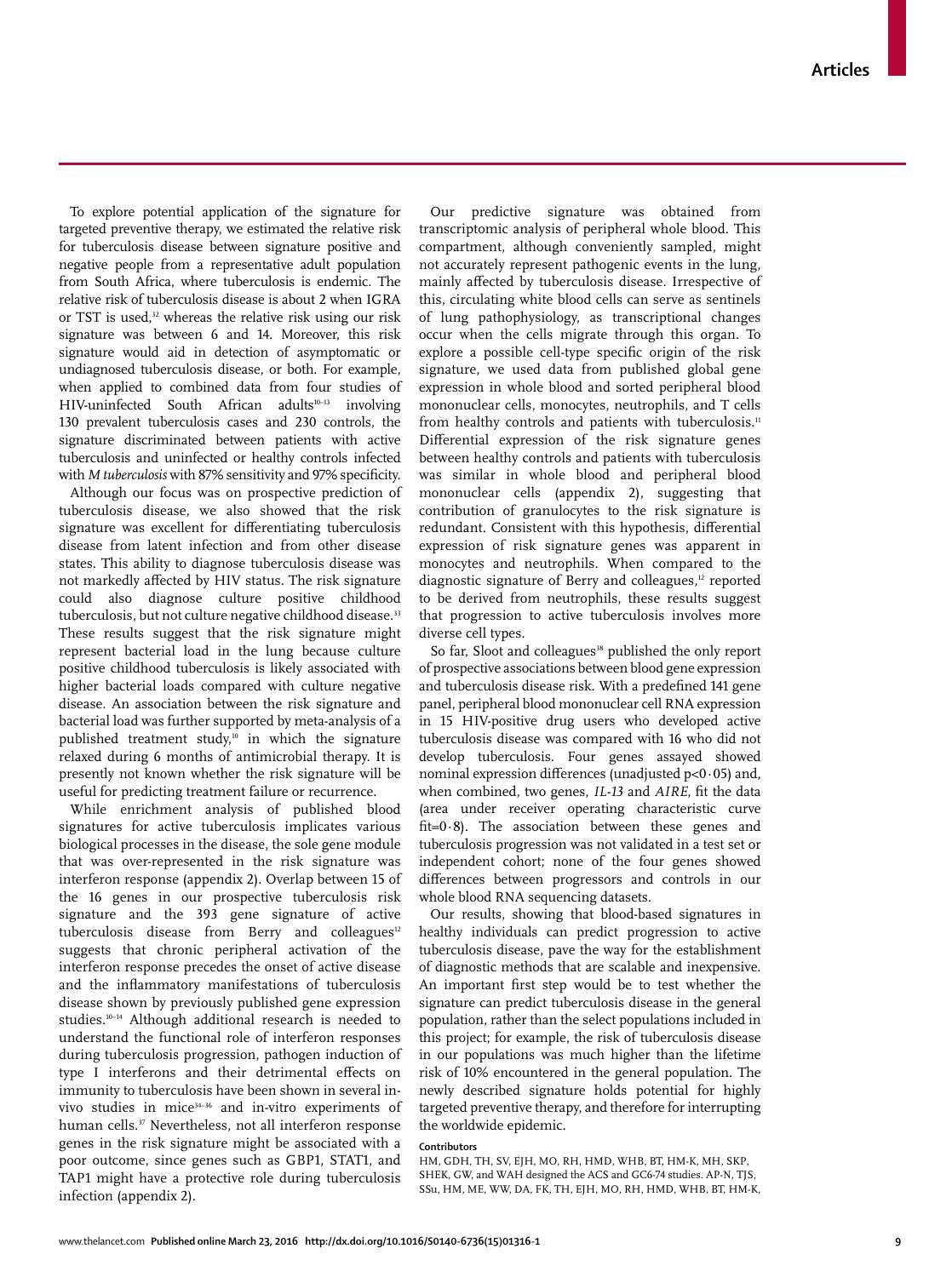ACC, KD, MH, SKP, SHEK, GW, and WAH collected the data. DEZ, AP-N, TJS, ET, SSu, SSh, LMA, SHEK, AA, and WAH analysed the data and interpreted the results. DEZ, APN, TJS, ET, LMA, AA, and WAH had access to all of the data. DEZ, AP-N, TJS, ET, AA and WAH wrote the manuscript. All authors read and approved submission of the manuscript.

#### **ACS cohort study group**

*South Africa:* F Kafaar, L Workman, H Mulenga, T Scriba, R Ehrlich, D Abrahams, S Moyo, S Gelderbloem, M Tameris, H Geldenhuys, W Hanekom, G Hussey (South African Tuberculosis Vaccine Initiative, Institute of Infectious Disease and Molecular Medicine & Department of Paediatrics and Child Health, University of Cape Town, Cape Town); R Ehrlich (School of Public Health and Family Medicine, University of Cape Town, Cape Town). *Netherlands:* S Verver (KNCV Tuberculosis Foundation, The Hague, and Amsterdam Institute of Global Health and Development, Academic Medical Centre, Amsterdam). *USA:* Larry Geiter (Aeras, Rockville, MD).

#### **The GC6-74 cohort study group**

*Germany:* S H E Kaufmann (GC6-74 Principal Investigator), S K Parida, R Golinski, J Maertzdorf, J Weiner 3rd, M Jacobson (Department of Immunology, Max Planck Institute for Infection Biology, Berlin). *South Africa:* G Walzl, G Black, G van der Spuy, K Stanley, D Kriel, N Du Plessis, N Nene, A Loxton, N Chegou (DST/NRF Centre of Excellence for Biomedical TB Research and MRC Centre for TB Research, Division of Molecular Biology and Human Genetics, Stellenbosch University, Tygerberg); S Suliman, T Scriba, H Mahomed, J Hughes, K Downing, A Penn-Nicholson, H Mulenga, B Abel, M Bowmaker, B Kagina, W Kwong C, W Hanekom (South African Tuberculosis Vaccine Initiative, Institute of Infectious Disease and Molecular Medicine & Department of Paediatrics and Child Health, University of Cape Town, Cape Town). *Netherlands*: T H M Ottenhoff , MR Klein, MC Haks, KL Franken, A Geluk, KE van Meijgaarden, SA Joosten (Department of Infectious Diseases, Leiden University Medical Centre, Leiden); D van Baarle, F Miedema (University Medical Centre, Utrecht). *USA:* W H Boom, B Thiel (Tuberculosis Research Unit, Department of Medicine, Case Western Reserve University School of Medicine and University Hospitals Case Medical Center, Cleveland, Ohio); J Sadoff , D Sizemore, S Ramachandran, L Barker, M Brennan, F Weichold, S Muller, L Geiter (Aeras, Rockville, MD); G Schoolnik, G Dolganov, T Van (Department of Microbiology and Immunology, Stanford University, Stanford, California). *Uganda:* H Mayanja-Kizza, M Joloba, S Zalwango, M Nsereko, B Okwera, H Kisingo (Department of Medicine and Department of Microbiology, College of Health Sciences, Faculty of Medicine, Makerere University, Kampala). *UK:* H Dockrell, S Smith, P Gorak-Stolinska, Y-G Hur, M Lalor, J-S Lee (Department of Immunology and Infection, Faculty of Infectious and Tropical Diseases, London School of Hygiene & Tropical Medicine, London). *Malawi:* A C Crampin, N French, B Ngwira, A B Smith, K Watkins, L Ambrose, F Simukonda, H Mvula, F Chilongo, J Saul, K Branson (Karonga Prevention Study, Chilumba). *Ethiopia:* D Kassa, A Abebe, T Mesele, B Tegbaru (Ethiopian Health & Nutrition Research Institute, Addis Ababa); R Howe, A Mihret, A Aseffa, Y Bekele, R Iwnetu, M Tafesse, L Yamuah (Armauer Hansen Research Institute, Addis Ababa). *The Gambia:* M Ota, J Sutherland, P Hill, R Adegbola, T Corrah, M Antonio, T Togun, I Adetifa, S Donkor (Vaccines & Immunity Theme, Medical Research Council Unit, Fajara). *Denmark:* P Andersen, I Rosenkrands, M Doherty, K Weldingh (Department of Infectious Disease Immunology, Statens Serum Institute, Copenhagen).

#### **Declaration of interests**

We declare no competing interests.

#### **Acknowledgments**

This work was supported by grants from the Bill & Melinda Gates Foundation (BMGF) Global Health grants OPP1021972 and OPP1023483 and Grand Challenges in Global Health (GC6-74 grant 37772), the National Institutes of Health (RO1-AI087915), the European Union FP7 (ADITEC, 280873), and the Strategic Health Innovation Partnerships (SHIP) Unit of the South African Medical Research Council with funds received from the South African Department of Science and Technology. The ACS study was also supported by Aeras and BMGF GC 6-74 (grant 37772) and BMGF GC 12 (grant 37885) for QuantiFERON testing.

We acknowledge European Commission (EC) FP7 NEWTBVAC contract number HEALTH.F3.2009 241745 and EC HOR2020 project TBVAC2020. AP-N and SSu were supported by Postdoctoral Research Awards from The Carnegie Corporation of New York. AP-N was also supported by The Claude Leon Foundation and the Columbia University-Southern African Fogarty AIDS International Training and Research Program (AITRP) through the Fogarty International Center, National Institutes of Health (grant # 5 D43 TW000231). SHEK also acknowledges support from European Union's Seventh Framework Programme (EU FP7) project ADITEC (HEALTH-F4-2011-280873; the Innovative Medicines Initiative Joint Undertaking "Biomarkers for Enhanced Vaccine Safety" project BioVacSafe (grant number 115308); and the European Union's Horizon 2020 project TBVAC2020 (grant number 643381).

#### **References**

- 1 WHO. Global Tuberculosis Report. 2014. http://www.who.int/tb/ publications/global\_report/en/ (accessed May 1, 2015).
- 2 Comstock GW, Livesay VT, Woolpert SF. The prognosis of a positive tuberculin reaction in childhood and adolescence. *Am J Epidemiol* 1974; **99:** 131–38.
- 3 Vynnycky E, Fine PE. Lifetime risks, incubation period, and serial interval of tuberculosis. *Am J Epidemiol* 2000; **152:** 247–63.
- Shea KM, Kammerer JS, Winston CA, Navin TR, Horsburgh CR Jr. Estimated rate of reactivation of latent tuberculosis infection in the United States, overall and by population subgroup. *Am J Epidemiol* 2014; **179:** 216–25.
- 5 Horsburgh CR Jr, O'Donnell M, Chamblee S, et al. Revisiting rates of reactivation tuberculosis: a population-based approach. *Am J Respir Crit Care Med* 2010; **182:** 420–25.
- 6 Horsburgh CR Jr. Priorities for the treatment of latent tuberculosis infection in the United States. *N Engl J Med* 2004; **350:** 2060–67.
- 7 Wood R, Lawn SD, Caldwell J, Kaplan R, Middelkoop K, Bekker LG. Burden of new and recurrent tuberculosis in a major South African city stratified by age and HIV-status. *PLoS One* 2011; 6: e25098.
- 8 Barry CE 3rd, Boshoff HI, Dartois V, et al. The spectrum of latent tuberculosis: rethinking the biology and intervention strategies. *Nat Rev Microbiol* 2009; **7:** 845–55.
- 9 Walzl G, Ronacher K, Hanekom W, Scriba TJ, Zumla A. Immunological biomarkers of tuberculosis. *Nat Rev Immunol* 2011; **11:** 343–54.
- Bloom CI, Graham CM, Berry MP, et al. Detectable changes in the blood transcriptome are present after two weeks of antituberculosis therapy. *PLoS One* 2012; **7:** e46191.
- 11 Bloom CI, Graham CM, Berry MP, et al. Transcriptional blood signatures distinguish pulmonary tuberculosis, pulmonary sarcoidosis, pneumonias and lung cancers. *PLoS One* 2013; **8:** e70630.
- 12 Berry MP, Graham CM, McNab FW, et al. An interferon-inducible neutrophil-driven blood transcriptional signature in human tuberculosis. *Nature* 2010; **466:** 973–77.
- 13 Kaforou M, Wright VJ, Oni T, et al. Detection of tuberculosis in HIV-infected and -uninfected African adults using whole blood RNA expression signatures: a case-control study. *PLoS Med* 2013; **10:** e1001538.
- 14 Anderson ST, Kaforou M, Brent AJ, et al. Diagnosis of childhood tuberculosis and host RNA expression in Africa. *N Engl J Med* 2014; **370:** 1712–23.
- Sutherland JS, Loxton AG, Haks MC, et al. Differential gene expression of activating Fcgamma receptor classifies active tuberculosis regardless of human immunodeficiency virus status or ethnicity. *Clin Microbiol Infect* 2014; **20:** O230–38.
- 16 Ottenhoff TH, Dass RH, Yang N, et al. Genome-wide expression profiling identifies type 1 interferon response pathways in active tuberculosis. *PLoS One* 2012; **7:** e45839.
- Maertzdorf J, Weiner J 3rd, Mollenkopf HJ, et al. Common patterns and disease-related signatures in tuberculosis and sarcoidosis. *Proc Natl Acad Sci USA* 2012; **109:** 7853–58.
- 18 Maertzdorf J, Repsilber D, Parida SK, et al. Human gene expression profiles of susceptibility and resistance in tuberculosis. *Genes Immun* 2011; **12:** 15–22.
- 19 Maertzdorf J, Ota M, Repsilber D, et al. Functional correlations of pathogenesis-driven gene expression signatures in tuberculosis. *PLoS One* 2011; **6:** e26938.